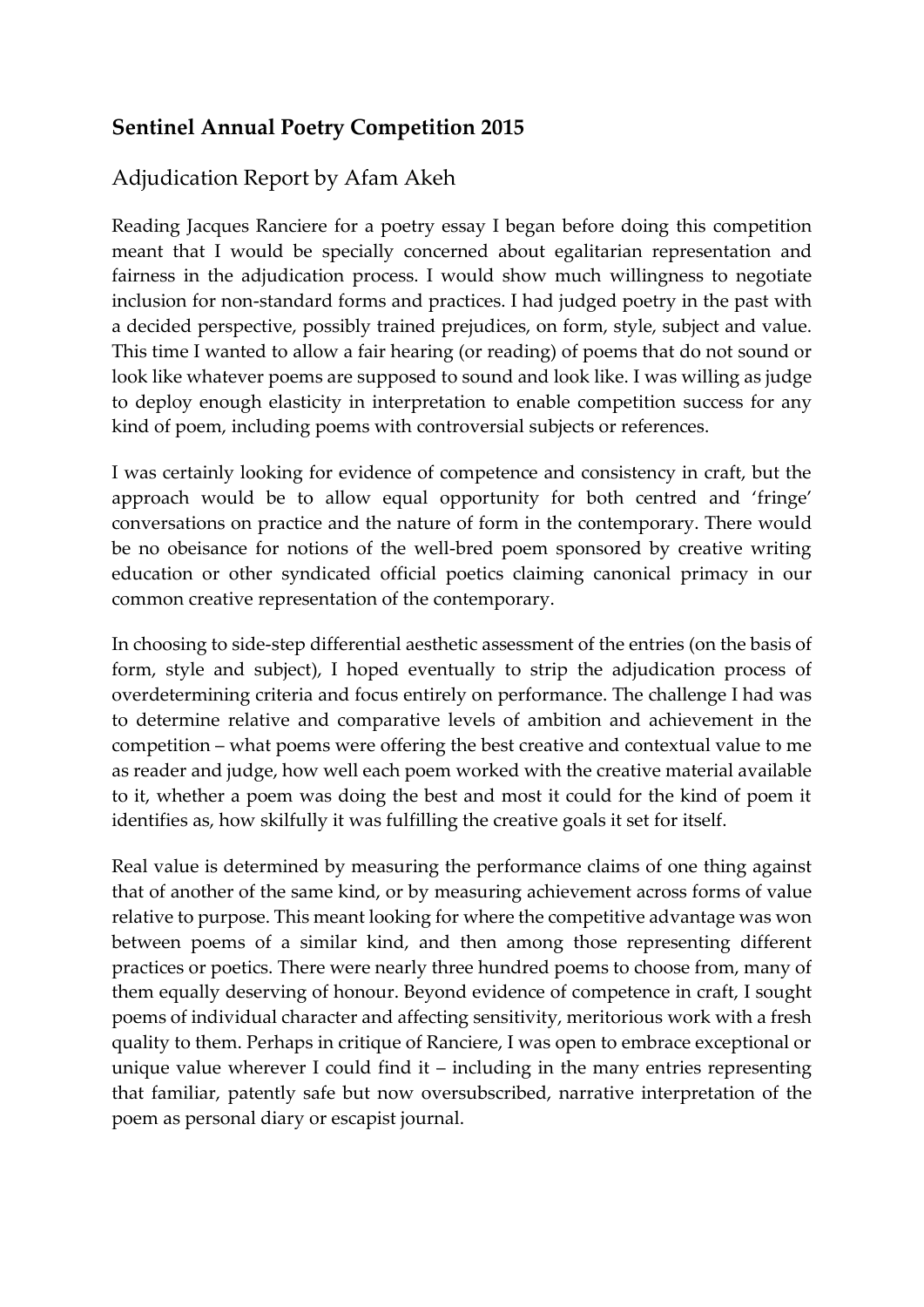As may be already evident to some readers of this report, all my efforts at enabling equal access to the adjudication process for every kind of poem would in the end not negate the reality of subjectivity in judgement. Informed critical judgement depends on learning and experience, which, even with standardized or restrictive regulation, remain subject to differentiation through individual interpretation. No two literary judges will always exactly agree. This is why in a poetry competition not winning is not always the same thing as not being good enough. Winners and non-winners of any closely contested poetry competition, such as this Sentinel competition, can celebrate or otherwise be consoled knowing that a different arrangement (even a different set) of winners is also possible.

However, judges can and do often achieve trained consensus or agreement on value, on what remarkable genius or notable talent may look like. We can expect that any number of fair, trained and experienced judges will recognize and accurately select representative excellence from the best value works in a competition. What we cannot so easily predict in a close contest are the particular poems independent and uniquely experienced judges will finally favour for the available prizes. It can be assumed then that in this Sentinel poetry competition, even with its generous policy of promoting eighteen winning and commended entries, some deserving poems have been left out of the honours roll.

In conclusion, I now feel able to concede that integrity in the adjudication process depends not so much on any fail-safe science of interpretation or some uncontested truth in our understanding of value, but on *joint enterprise*, that is, on our common investment in the profitability of the process. This overarching profit motive is personal and also corporate. All the involved in poetry competitions (the organisers, competitors and judges), individually and collectively, want a rewarding outcome, one that validates them as people of achievement, so they all work really hard to make that happen, deploying their finances, talent, training and experience to the best of their ability. The common goal is success and excellence. A successful poetry competition promotes the winners, but also validates this human sense of possibility, desire for achievement, and expectation of progress. In the end it is this common investment in the profitability of the process, not any weighting of the particular manner of intervention by a judge that guarantees success and longevity for poetry competitions.

Of particular interest to me as a poetry reader and competition judge at this time is the increased referencing of the political in a growing proportion of new work, including the poems entered for this competition. I am intrigued that this is my experience in a competition located outside Africa or elsewhere in the developing world. The proportion of politically themed poems submitted for this competition was of course much lower than the significantly higher numbers usually entered for competitions in the developing world. But the experience of this UK-based Sentinel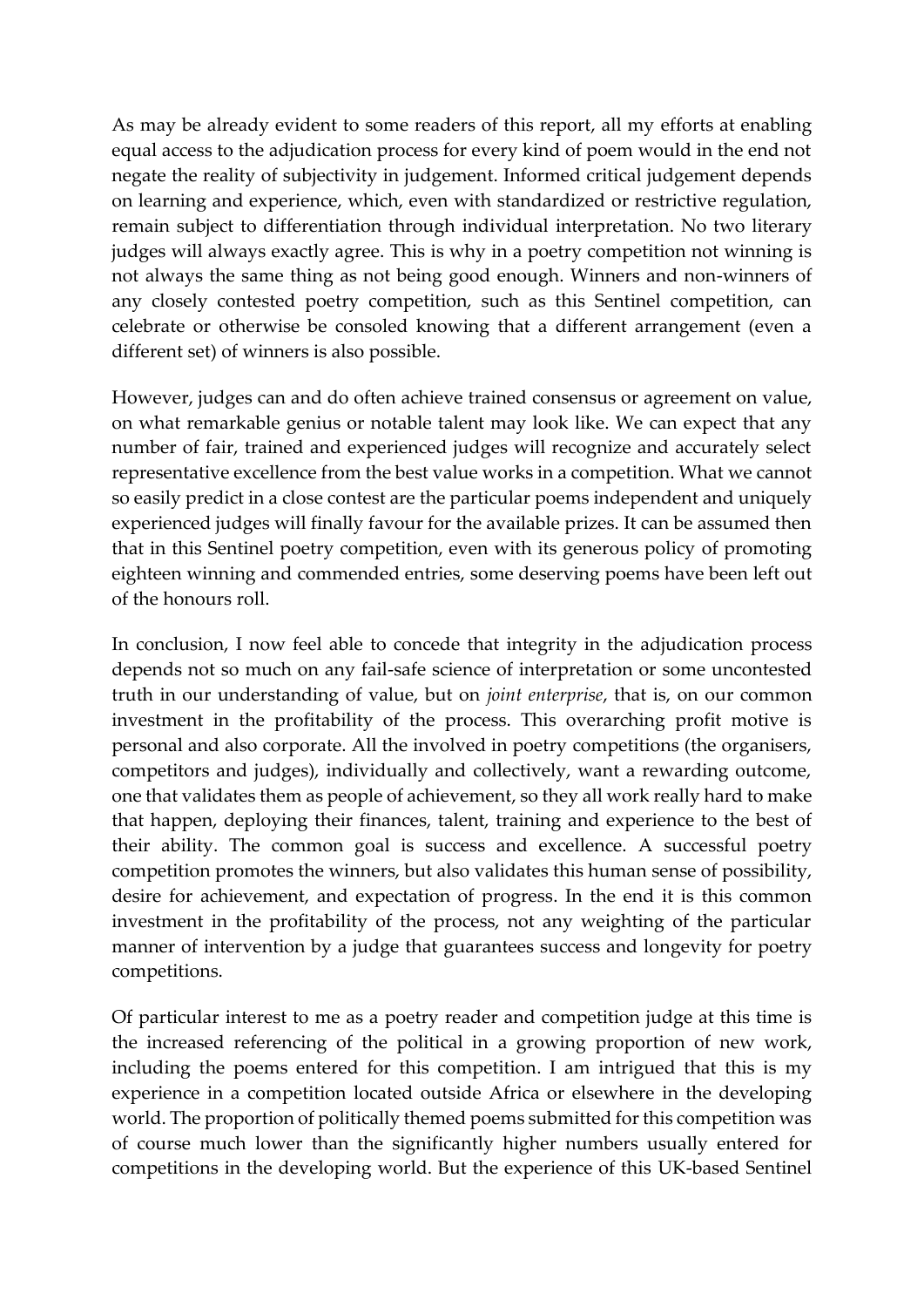competition does seem to suggest increased recent encroachment of lived politics into creative spaces, affecting practice.

It is a much troubled world. The contemporary unconscious is exercised by sectarian and economic divides in many countries. There is the renewed unpleasantness of militarism among superpower and regional power actors – and terrorism, state and corporate surveillance activism, the impact of all these on personal safety and freedom, that sense of an increasingly inhospitable earth, with depleted resources and restive migrant populations from warring nations challenged by closed borders and closing minds. It should not at all surprise that some of the new poetry is taking notice even in parts of the world which are usually differently focused. Interpretation and levels of signification differ but the sense of a more politically sensitive poetic was certainly evident in this Sentinel competition. There was also a significant number of poems interested in the visual arts, some merely referencing art history. I was pleased by this sense of an engaged interdisciplinary interest in the poetry of this competition.

I note finally that an encouraging number of poets submitted several poems. This can be read as subscriber endorsement of the Sentinel poetry competition, now with its established place in the British literary competitions calendar. It is the case that even in a competition which is judged 'blind', that is, without identifying information on the poets, experience with competitions and poetry reading may still offer clues to a judge and help to associate any number of entries with one poet, name remaining unknown. Through this 'close reading' of the writing and print style it was possible to discover and celebrate the fact that a supportive number of poets had multiple entries in this competition. As noted earlier, this Sentinel annual competition honours eighteen entries. These include the first, second and third prize winners, five highly commended poems and ten other honourable mentions. As competition judge I have kept pleasant company with all these poems, and now know them well enough to offer my brief thoughts on some of them in the competition result which follows.

### Competition Results

### **Commended Poems**

**Al McClimens** - *Keats on the Moon* **Mandy Pannett** *- Wings* **Audrey Ardern-Jones** - *Sight Beyond* **Anne M Carson** - *Vintage Song* **Heather Combe** - *De Motu Cordis (On the Motion of the Heart)* **Eithne Cullen** - *The Whisper of Stars Mary Rozmus-West - Upon a Night* **Seán Street** - *Liverpool Bay*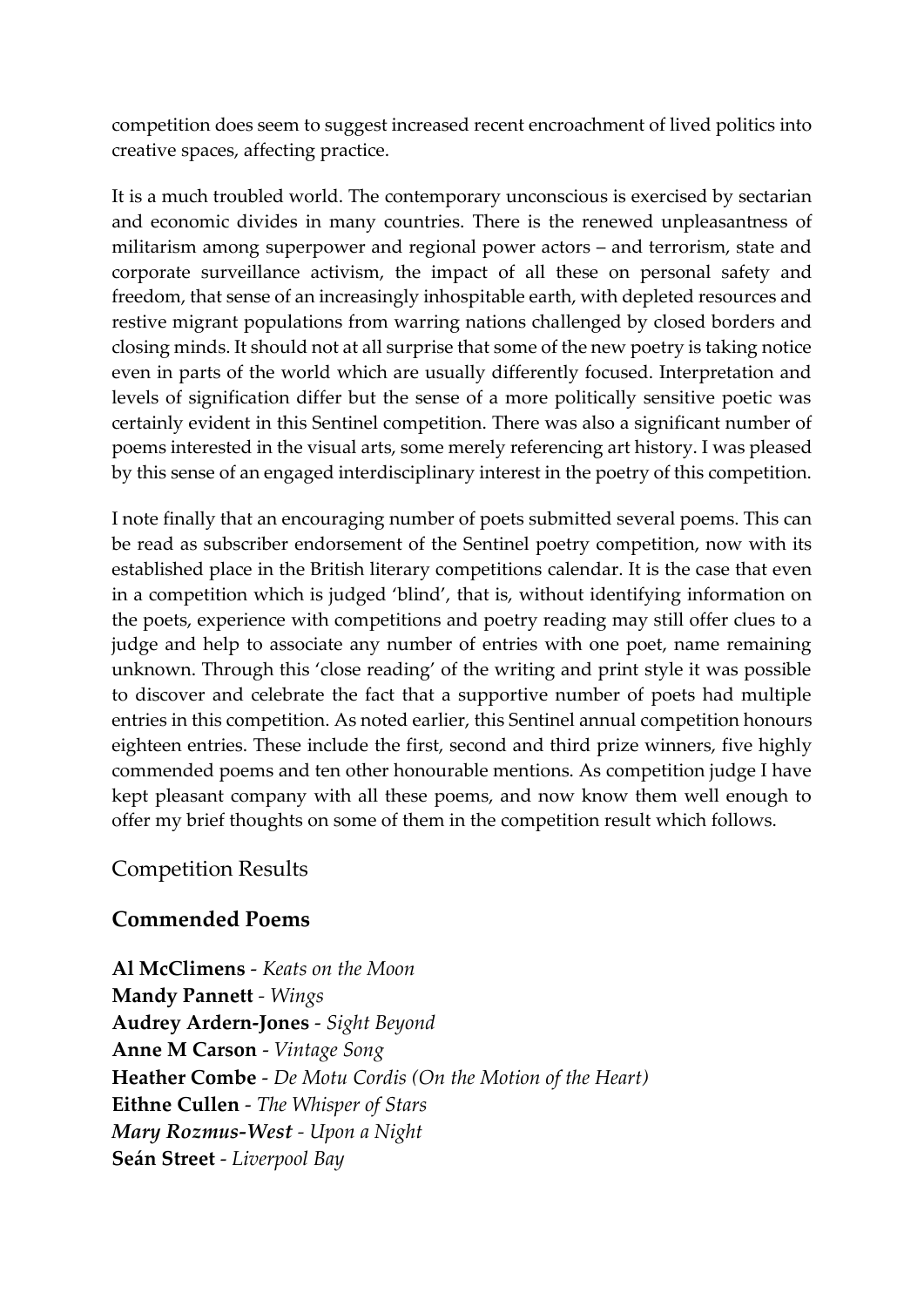*Ruth Calway - Homing Bird* **Sharon Black** - *Naming the Colour*

# **Highly Commended Poems**

### **Aelred Down** - *Redacted*

A poem with the appearance of a crossword puzzle, in which significant portions of its 21 lines are blackened out to achieve that impression of redacted information in official secret documents is not an easy winning choice in a poetry competition. But this short poem is worthy of its honour because beyond that innovative inking out of words, there is evident competence also in the crafting and linkage of the words which do appear. Repetition is deployed to enable the idea of the poem as a redacted document from a hostage-taking or interrogation situation.

There is something profoundly existential about the incompleteness of the information the poem provides, and its forbidden dark patches – black holes? – which invite a reader to enquire more. The reader is moved to mentally experiment with versions of possible information fillers for the redacted portions of the poem's incomplete world of meaning. This is a successful graphic depiction of censorship, which in its bid to silence disclosure with redaction actually draws attention to those missing parts – what they do not say, what they are not allowed to say

| demanded that they do / --------------------- that they do this--------------- |
|--------------------------------------------------------------------------------|
|                                                                                |
|                                                                                |
| will die today                                                                 |

It is not clear that the poem is representing just one document or even imagining only one incident, but similar redactions are recorded three times, including these in the concluding lines of the poem

| - and are covered in------------------ ambition / and are covered in bone |
|---------------------------------------------------------------------------|
|                                                                           |
|                                                                           |
|                                                                           |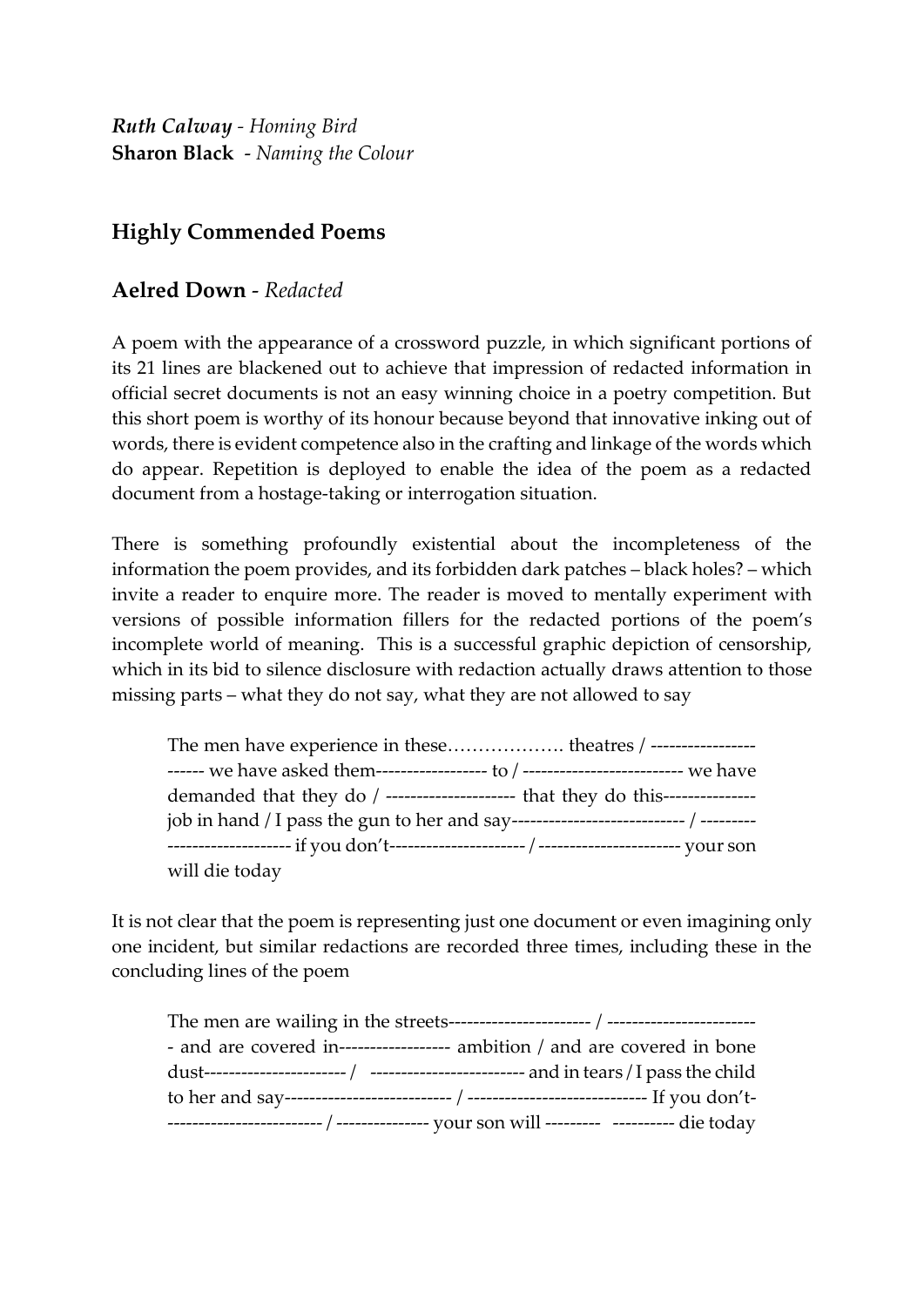#### **Noel Williams** - *Overgrown*

A 'neglected' garden shed is at the centre of this part-confessional work. The shed is storage space for disused or broken furniture and other household belongings. It harbours secrets, things hidden away that should have been given or thrown away

In it those toys that Oxfam should've had – / the microscope with slides of spider-legs / and eye-bright copper sulphate, a bible scribbled through, / bruised Swoppets and the yellow saxophone / with scarlet keys still creased in cellophane/ as if a toy-shop window bent and buckled around it.

But the shed also serves as a dump for old distrusts, disappointments and disagreements, a means by which the poem unpacks intricate aspects of the relational politics of a couple (one of whom is involved with writing), revealing some unresolved issues

You knew I'd kept them. But never said. As if / your silent threnody could scour guilt from these things / heaped up and hidden. Forget this pushchair with rust-soiled wheels / once a chariot. Imagine this typewriter / stuffed with your hundred spidered drafts / holds nothing but pages yearning to be trees.

The aim is to clear out the shed, end that cloying hold of a broken past on the present – perhaps on the relationship – but there is some reluctance to let go. There are 'brambles' on the way to the shed to deter movement, but also the decision that it was probably

Time to cut this to the root.

The reader is left with the thought, however, that there remains an abiding conflict in the situation, a continuing dispute about what is important, what matters in experience, or in a relationship

But what's the point of knowing? I know this billhook, / for example, was your aunt's, borrowed to slice / the first thick swathe of nettles from this yard / to clear it for that red pedal car. So what?

#### **A C Clarke -** *In the Walled Garden*

This one is for the purists, for those who wear their poetry like badges of honour and want their poems to look and sound exactly like poems – with enjambments, metonymy, metaphors, personification, imagery, with poetry's unerring genius at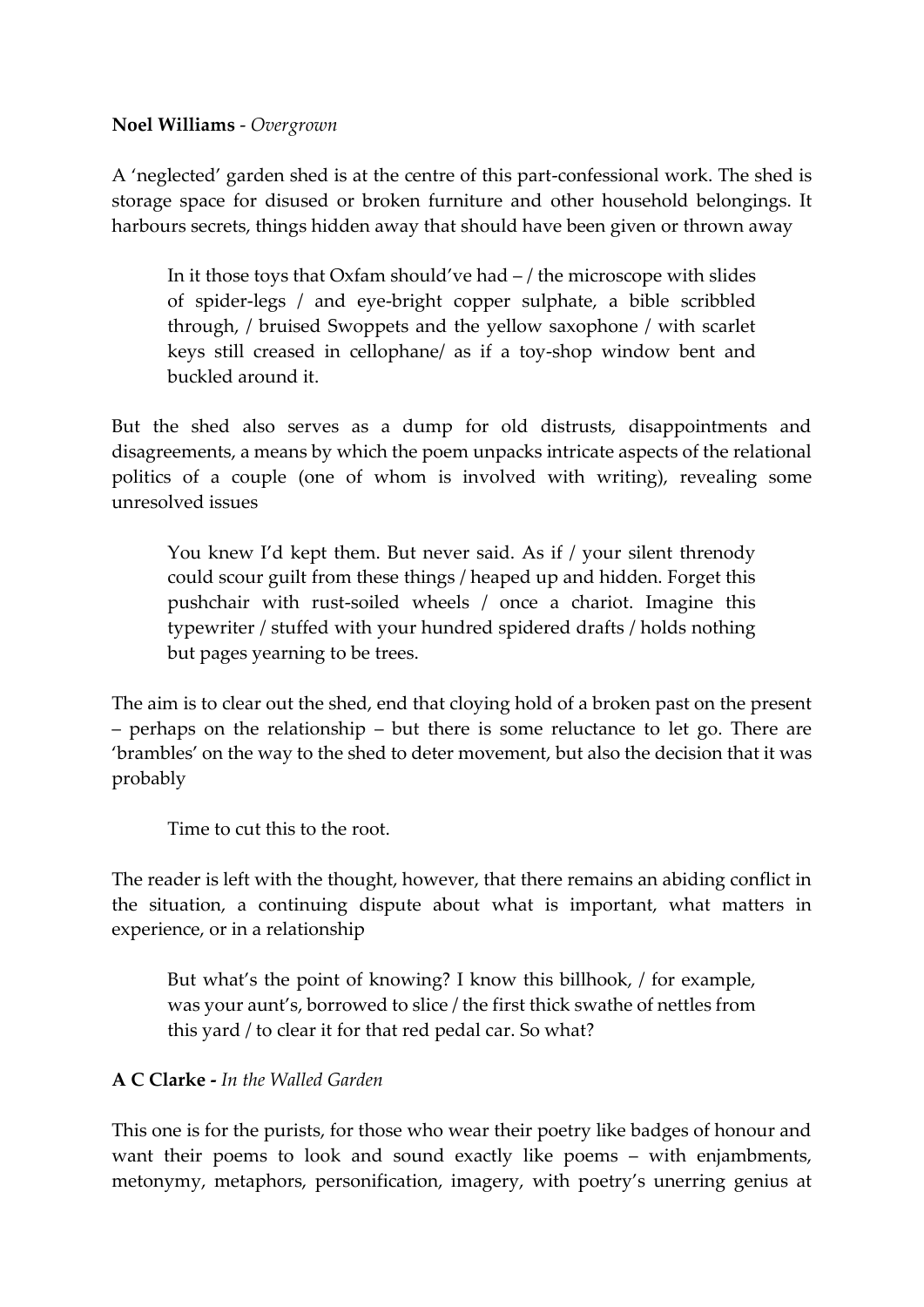giving lyrical voice to the mundane life, making innocuous moments matter. 'In the Walled Garden' does these standard things of poetry well. It wants to mark the change of seasons, and sets out from the first line to suggest that

This afternoon on the cusp of October / each blade of grass still keeps / its glitter-drop memento

Autumn is the represented season, but Autumn in this poem isn't so much about passage, about loss or the faded-out life of Not-Summer. This is a poem about recovery, renewal and reinvention, about the continuity of experience

A feather dropped from a pigeon rests / near a litter of shed leaves. / It doesn't matter, / the way a tumble of windfalls / means not carelessness / but plenty, their bruises / glut for wasps.

For those who live, death is never far, nor is the damage of the existential grind, as Autumn faithfully reminds, but survival is also possible

Outside, traffic is growling, a plane / thrums overhead. I think / of glass and steel colliding, the sharp / glint of wreckage / flesh crushed purple; / and how bombs, falling, burst / into angry flowers.

Autumn has its losses well covered by the assurances of this poem.

#### **Oonah V Joslin** - *Toronto Girl*

With only eight lines, this is one of many excellent short poems in this competition but 'Toronto Girl' caught my special attention because of its subversive form. In the pacy run-on lines of its first stanza, things, thoughts, places and moments seem to happen and then quickly move over or away, to be replaced by other seemingly unconnected things, thoughts, places and moments.

There is constant movement, no breaks or stops (as the poem itself notes), and ultimately the sense of an inadequately lived, frenetic or freaked out life, mostly going through the motions of experience. There is the suggestion of the postmodern in this unsettled, uncommitted sampling of a gap-filled life

Slender quick how you think no consonance no consequence no breaks events through / the day like cup of coffee double shot no lid no lip you flit among high rise traffic / fumes and sun-glint twenty four carat bank finger-sampling sushi mall-bites a / fluttering cyber-walk mannequin ear-plugging louder to drown the surround sound / long into the slimline stream-line uniform casino Niagara night falls.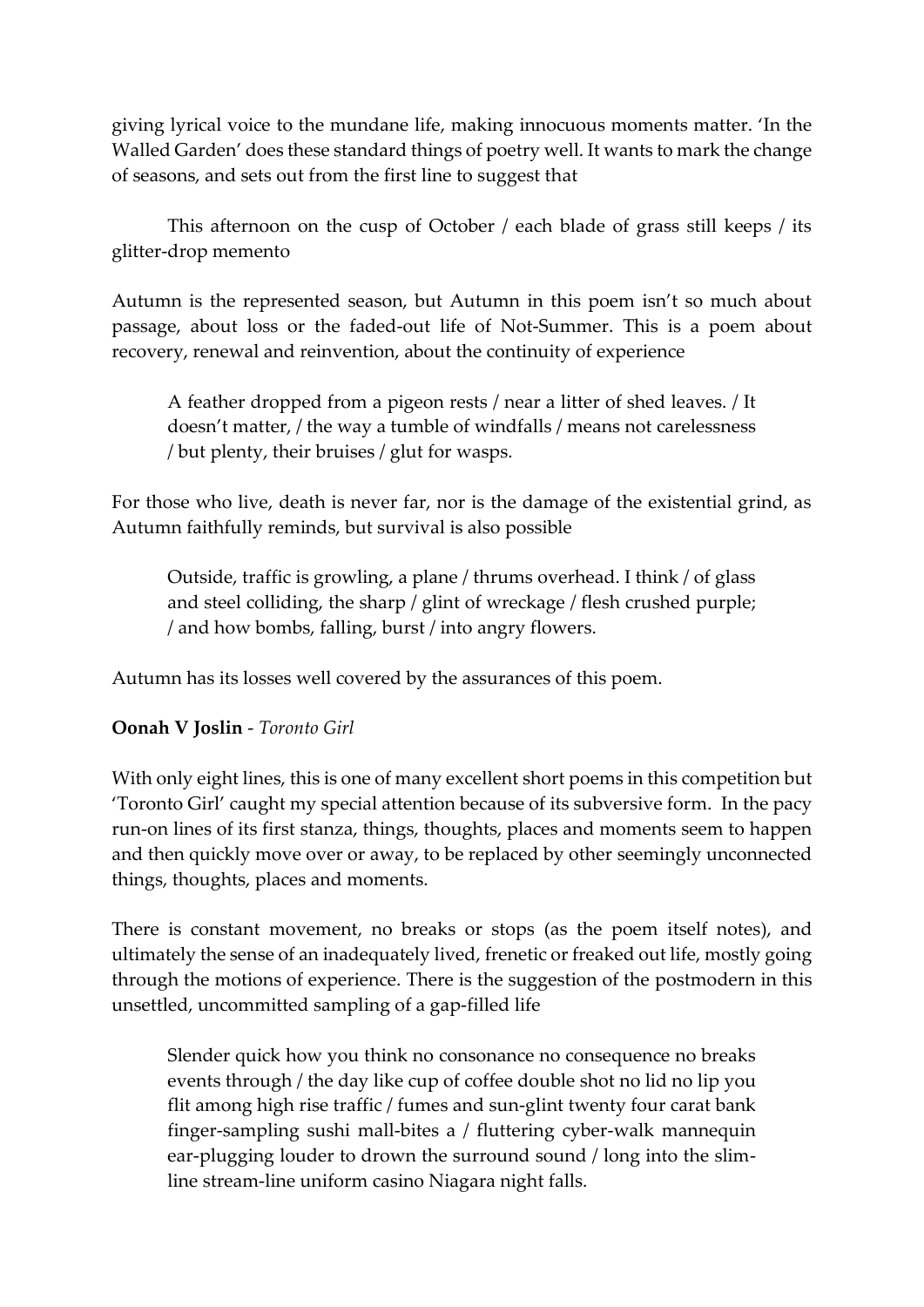A *slow* reading of the enjambed lines yields fruit, connecting for the reader the experiences of an eventful but perfectly ordinary metropolitan day. Ironically, it is in the staccato bursts of the much shorter lines in stanza two that we get a more complete sense of living as an ordered human experience.

A representation of life as a series of passing, possibly unsatisfactory, non-relational activities continues in this final part of the poem, but the clipped lines also successfully convey a fuller sequence of meaningful experience

restful dawn / golden girl awakes / another gadget-day to go

### **Catherine Atherton** - *Austral*

The sense of isolation and remoteness of location hinted at by the title, permeates meaning and experience in this reportorial work. The warning from the poem's standalone opening line is emphatic

Do not expect a rescue service

Life is on edge. Location is not exactly stated but there is enough information in the poem to indicate a polar experience or something close to it. We encounter penguins, seals, icebergs and the usual sense of a polar time warp

Day and night, separated / only by gradations of light, / make sleep a conscious act / timetabled from the darker world

The relative safety of passage in a ship does little to help this passenger cope with the arbitrary location and its challenging weather

Cold invades the bones. / The ice in my gin is millennia old

But there is also much in such a location to inspire the imagination, and it is in one of such stirring moments that the best part of the poem is born. The experience of watching ice break is covered with fresh farmyard imagery and mythic metaphors

A mass of icebergs on the horizon: / as they calve, their offspring melt / into mythic forms – dragons, sphinxes, gryphons, / pleated like whaleskin.

An otherwise simple nature poem, 'Austral' charms with its realistic portrayal of life in extremis, an experience to which is summoned unusual survival skills, humour and imagination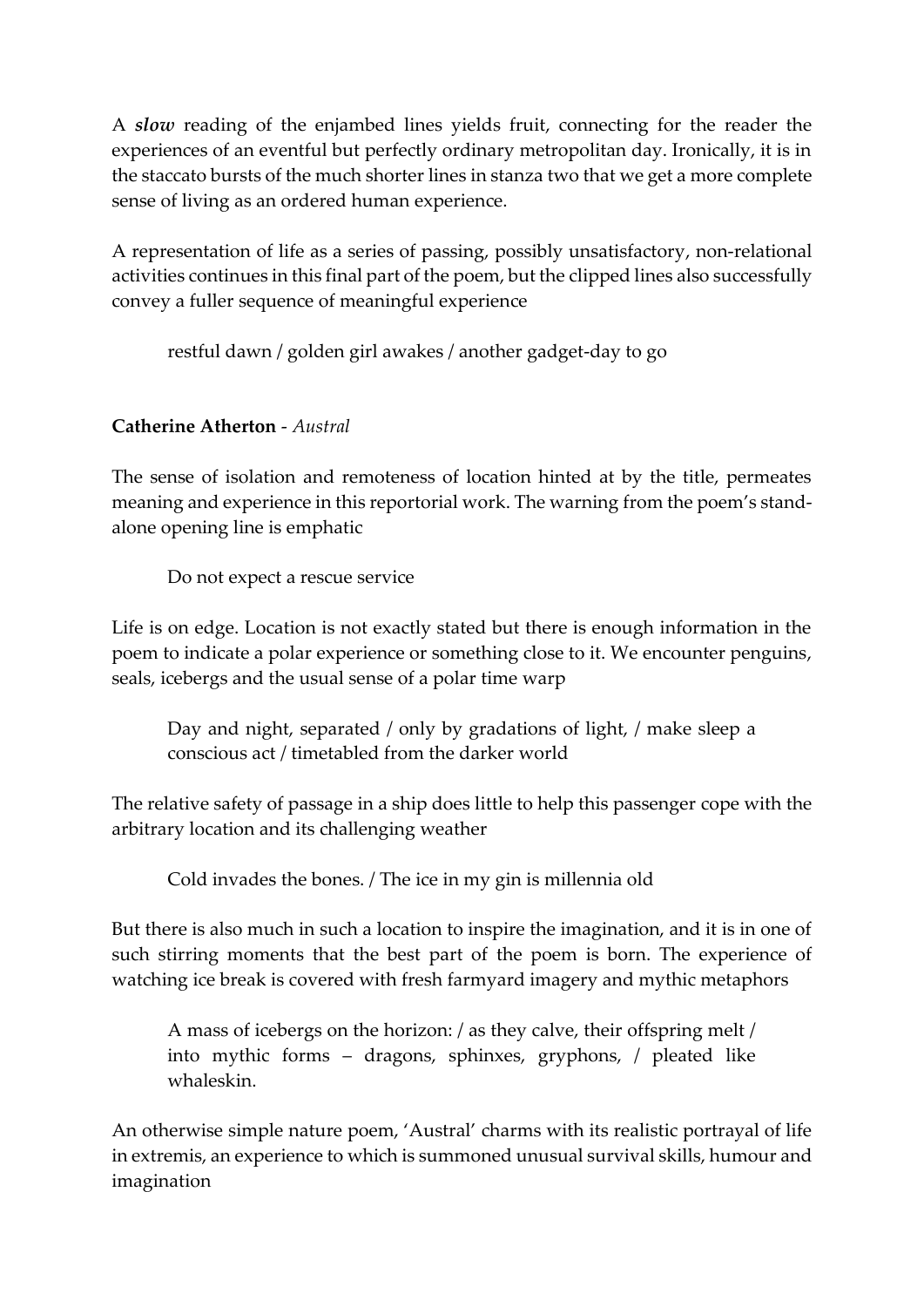I float among seals whose home is the sea / fly with birds who sleep in the sky / wake at the edge of the planet.

# **3 rd Prize Poem**

#### **Philip Burton** - *Garments*

An introductory guide of some sort to the world of garments, but this is of course not all that recommends this quirky, jolly poem. The poem parades garments, or lists them, with lyrical fervour. We find a 'glam' dress sense, hipster retro couture and related sartorial exotica

Egyptian gingham, spandex kimono, / the fresh cool finger-sift of chesca bead / Indonesian bolero, silver lace midi, / the backhand slap of gold sequin mesh / organdie, organza, spandex, tulle, velour, / the knuckle rap of beaded scallop / hint of chiffon, pale braided paisley lace

Rhythm, repetition and its alliterative play on names are particular interests of the poem

organza, organdie… ritzy plain, plain ritzy…

Even the overfamiliar onomatopoeic word 'whoosh' still impresses in 'the whoosh of louche vanilla blouse', because, as readers, we are drawn in and led on by the bonhomie conspiratorial tone and sense of play by which the poem progresses. We allow personification like 'backhand slap of gold sequin mesh' as the poem successfully enchants and involves us even more in its treasure hunt at a second hand clothes shop.

It is not so easy to write a light-hearted poem which marks its readers, especially one which has clothes as its subject, and knows what material they are made of, what parts of the world they are from – 'Egyptian gingham', 'Indonesian bolero', 'Ottoman jersey', 'sandy camel hair gap-year anorak', etc. Almost imperceptibly in all that playful banter, the poem darts across, mid-humour, to its one weighty thought regarding the displayed garments

a live rendition of democracy; love / how they pull together on the rail – people should take a lead from clothes –

And then, quick as a flash, it returns to its playful stance with a final orgasmic gasp as the shopping choice is made and purchase ensues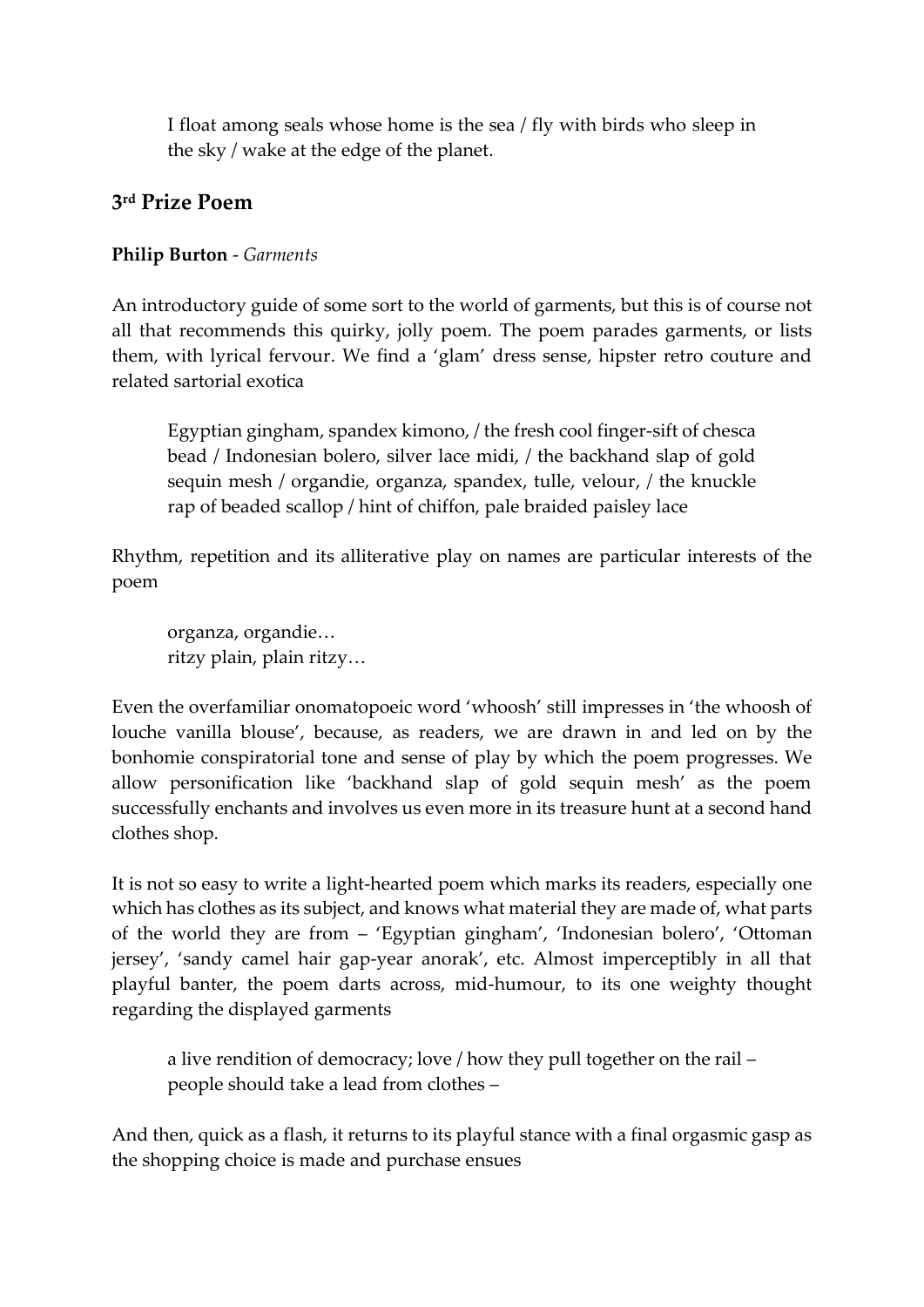ah! The worsted pull of gabardine. / I pay. I should pay more. I go

# **2 nd Prize Poem**

#### **Noel Williams** - *Return to Kabul, 1990*

One of a significant number of political poems in the competition, but the strength of this poem is the controlled documentary showing of its truth. It is about the ravages of war, but there are no great tears here, only the telling evidence of 'crazed walls', 'a blackened mile of buses lining the pits', 'sixty thousand silences' and a 'fizzing' television set about which the terrible question is asked: 'Is it kicked in and sightless, like Mazar-al-Sharif?' That image of a city 'kicked in and sightless' abides.

A human family is at the centre of this poem, determined to enable the simple tricks of survival – keeping things normal, even traditional, to keep the anomie away, continuing, for example, the tradition of the family meal, filtering rice and cumin with fingers, chewing 'kidney beans folded in spinach', just hanging in there together and finding humour in small things

Stained by firelight we laugh about the carpet, / the lost washing machine, the hours / we prayed at that fizzing TV.

But things are not the same of course. The Kabul to which this poem returns is a beaten up land with 'the carcass of a T72' now part of its landscape. Since there is no epic celebration here of the fabled *indomitable human spirit,* life, redemption and continuity almost pass the reader unnoticed but these too are documented in the midst of the damage

In the Ziaranth glazed by autumn sky, / a woman in a white burqua kisses the caliph's tomb. / Those lights rising over the broken stone / are not the beams of any helicopter.

# **1 st Prize Poem**

#### **Diane Cook** - *Strix Aluco*

All the major creative faculties seem at work in this winsome paean for the tawny owl. The poem progresses by a dramatic monologue, infused with humour and historical references, in which the tawny owl is both subject and relational other. It is in direct conversation with the owl's active but non-speaking presence. Though a knowledgebased poem, familiarity with the subject isn't all 'Strix Aluko' puts on show. It can be read as a nature poem – evoking the vulnerability of its subject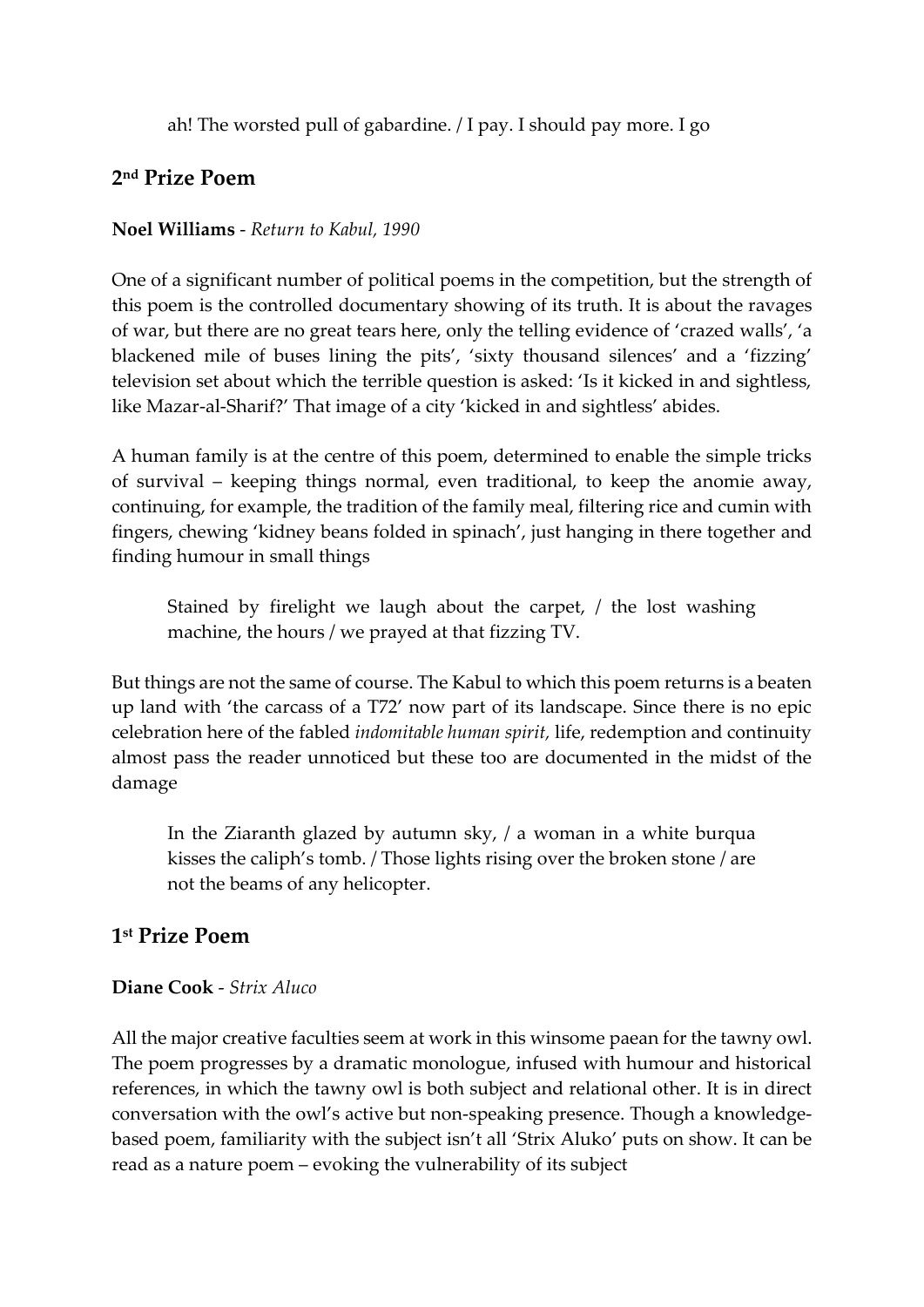But the irrational was god / when he put your ears on askew, / crowning you an unholy bird. / You've turned that around: / calculating where two angles cross / soft scamperings in leaf mould / down to the third claw / left paw.

but also the capacity for devastating predatory activity – the tawny owl perhaps symbolic of that seemingly contradictory life enhancing and also damning logic of the natural order

You have solved the swoop-grab ratio / of vole-shadow to deepening wingspan / as easy as Pi r2, and digested / the full philosophy of mouse / before the dark had a chance.

Worth noting too is the relational place of human agency in the poem – how the poem's subject (the tawny owl), like much of the natural world, affects its human presence and is in turn affected by that human agent, sometimes in really definitive ways. In the poem this interaction between the human and the tawny owl (representing the natural world) moves the human to a dream of heights and birdflight

From your urban revenant of forest / you tear a hole in my dream. / The one where I'm on the precipice of bird-flight

That interaction can result in a dominated human experience

with your wings sprung like flick-knives, / your man-trap talons. / This close, / I am no more than an idea of animal sinew / flexed behind the membrane of your eye.

but there is also that evidence of the human agent dominating and pressing the natural world into service for the healing and nurturing of human life – interpreting experience in human terms

No wonder they called you Strix, / the Romans. They knew / a single lunule egg would check alcoholism, / long before the dawn-rakers / in circumferential sway around the ivy / mixed their random pukings / with your pellet's perfect revisions.

In poetry a little humour helps, and there is that sense of this information-laden, potentially dark work being lightened just the right hue by the injection of humour.